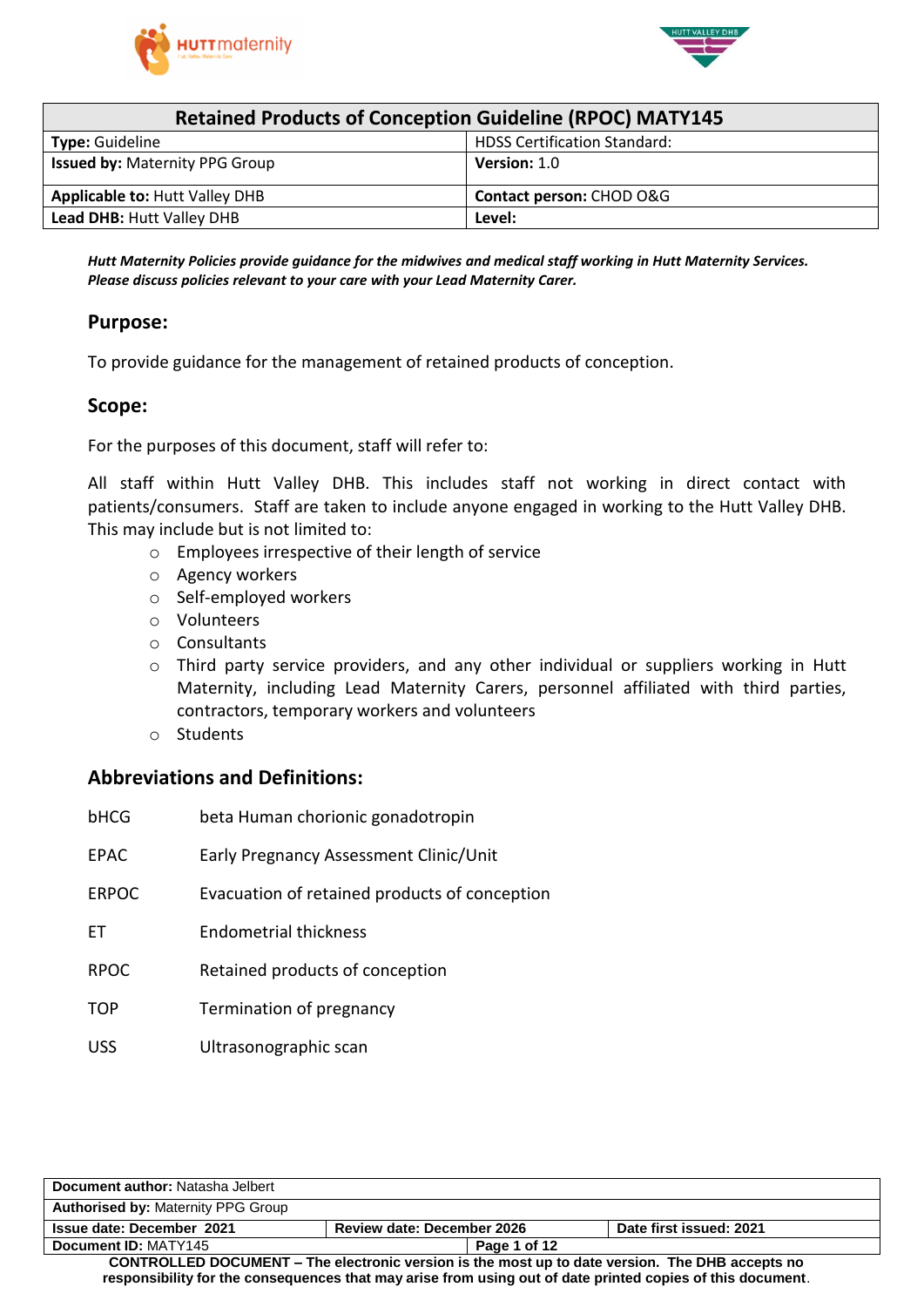



# **Retained Products of Conception Guideline Content**

### **Background**

RPOC is tissue that remains in the uterus following a spontaneous or managed miscarriage, birth, or termination of pregnancy (TOP). The tissue can be fetal or placental in nature (Sellmeyer, 2013). Although Incidence of RPOC cannot be accurately measured, it is more common in the first and second trimesters than the third trimester, with rates ranging from 17% in the 1<sup>st</sup> trimester to 40% in the second trimester. (Van den Bosch et al, 2008)

Diagnosis of RPOC is usually based on a combination of,

- clinical symptoms,
- an open cervix,
- ultrasonography (Wolman, 2009).

Clinical symptoms for RPOC can be non-specific. Acute presentation includes significant bleeding, clots, and pain, and/or signs of infection. Sub-acute is more common, often with minimal bleeding or pain, an unusually raised human chorionic gonadotropin (HCG) level at some weeks post pregnancy loss, an ultrasound scan (USS) result that is suspicious for RPOC, or failed return of normal menses post pregnancy loss.

The potential for significant haemorrhage, sepsis, or conversely, unnecessary intervention with associated potential complications, underlines the importance of accurate diagnosis (Hooker, 2016).

Evaluation for RPOC in the first trimester is indicated in women post miscarriage or TOP

- where bleeding is heavy and/or prolonged
- where there is significant pelvic pain
- in the presence of fever or uterine tenderness
- with a persistently raised bHCG

## **Woman's/People's experience of Retained Products of Conception**

No research was found specifically pertaining to people's experience of RPOC, or anything examining the New Zealand experience.

Several studies looking at people's experience of miscarriage may be applicable. They highlight the generally negative experiences people experiencing pregnancy loss have coming through the health system, and increased rates of anxiety and depression following miscarriage.

- Lok and Neugebauer (2007), reported higher rates of satisfaction with expectant and medical management of miscarriage – although this reduces with failed medical management – and follow up phone calls to check on well-being are highly desirable.
- Trinder et al (2006) showed no difference in rates of anxiety or depression based on management of miscarriage, and the involvement of the person in choosing treatment options is likely to increase satisfaction.

The need to present accurate information in a non-judgemental and open way, that facilitates informed choices, is important in reducing long-term physical or emotional harm.

| Document author: Natasha Jelbert                                                                 |                                   |              |                         |
|--------------------------------------------------------------------------------------------------|-----------------------------------|--------------|-------------------------|
| <b>Authorised by: Maternity PPG Group</b>                                                        |                                   |              |                         |
| <b>Issue date: December 2021</b>                                                                 | <b>Review date: December 2026</b> |              | Date first issued: 2021 |
| Document ID: MATY145                                                                             |                                   | Page 2 of 12 |                         |
| CONTROLLED DOCLIMENT – The electronic version is the most un to date version. The DHR accents no |                                   |              |                         |

The electronic version is the most up to date version. The DH **responsibility for the consequences that may arise from using out of date printed copies of this document**.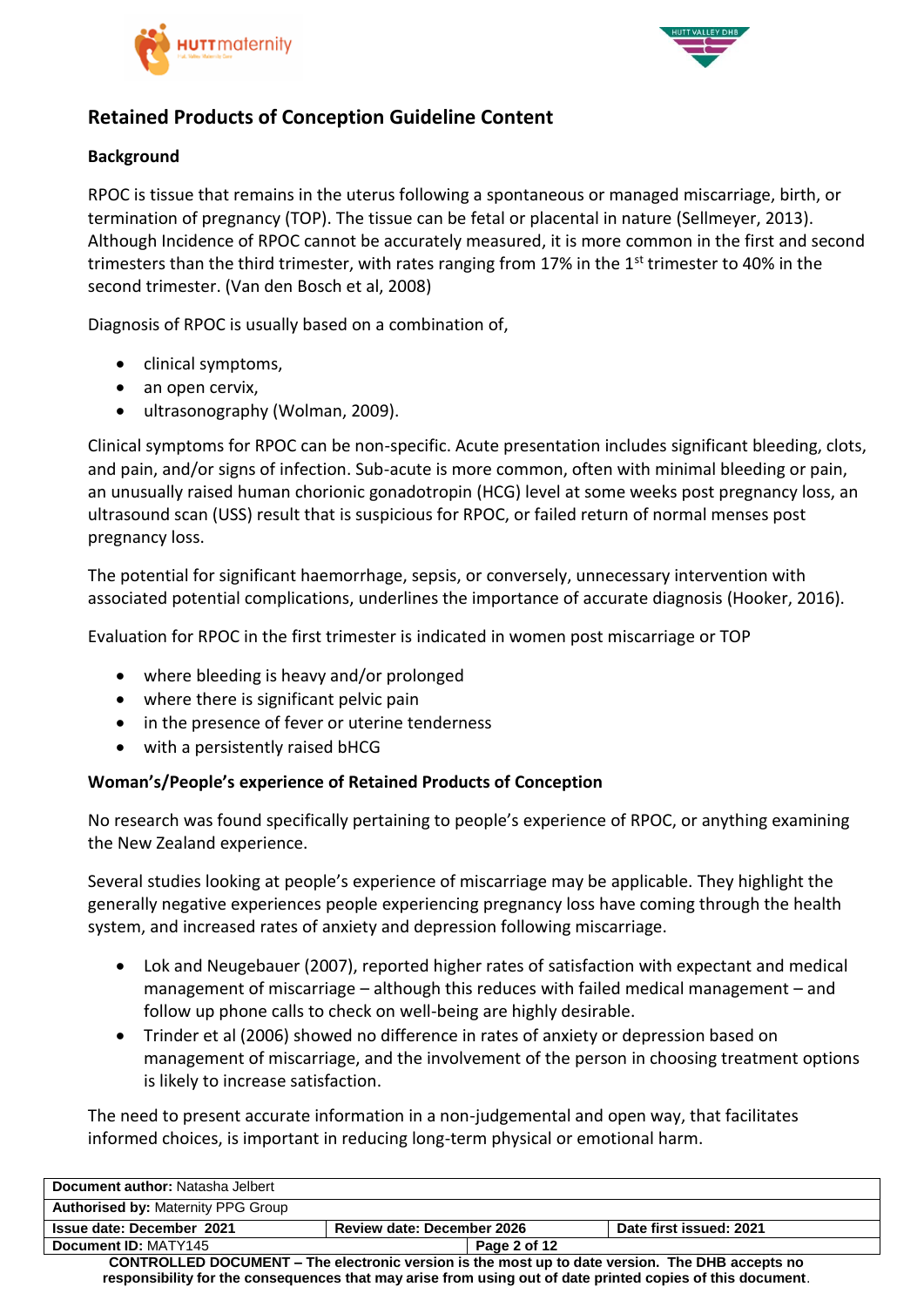



Within the Aotearoa / New Zealand context, it is important to discuss women's/people's wishes regarding disposal or return of any pregnancy tissue passed. This will be of most relevance in EPAC within the context of surgical management.

# **Investigations for Retained Products of Conception**

#### **Ultrasonography**

Ultrasonography is invariably used to diagnose suspected RPOC yet agreed criteria for the diagnosis of RPOC on scan do not exist.

Sonography has limited value in triaging patients with suspected RPOC because sonographic findings correlate poorly with clinical symptoms and histological results. There is marked overlap in the sonographic uterine appearance of asymptomatic and symptomatic patients; the endometrial cavity is commonly irregular and thickened and may show prominent colour Doppler flow in patients with an uneventful course, as well as those with histologically proven RPOC (the work of McEwing et al. (2009) as cited by Carusi et al. 2021).

There is no good evidence that any endometrial cut-off is clinically useful. (Carusi et al. 2021)

The presence of blood clot or decidual tissue on scan can mimic RPOC (Wolman, 2009). Avascular remains are less likely to be RPOC and/or should pass spontaneously.

Sonographic parameters that may be helpful in diagnosing RPOC include

- Echogenicity the presence of an echogenic mass within the endometrium (Van den Bosch et al. 2008)
- Vascularity Sellmeyer (2013) found measuring vascularity using colour doppler scanning increases accuracy of diagnosis to 80%.
- ET alone should not be used as a predictor of RPOC management as clearly defined parameters at which RPOC may be present have not been established (Rottenstreich, 2019).

The positive predictive value of USS findings (echogenic mass, haematometra, ET >3cm, doppler flow) is low in stable, minimally symptomatic patients, but higher in symptomatic, infected patients (Carusi et al. 2021)

Ultimately scanning should be used as an aid to clinical history, examination, and judgement.

**Diagnostic differentials** to consider on scan are:

- arteriovenous malformation (AVM) a rare complication generally caused by instrumentation to the area,
- anatomical abnormalities,
- molar pregnancies (Sellmeyer, 2013).

Enhanced myometrial vascularity (EMV) is a relatively new term that may be confused with AVM but is thought to be due to the remains of RPOC rather than instrumentation. (Grewal, K et al. 2019)

| Document author: Natasha Jelbert                                                                           |                                   |              |                         |
|------------------------------------------------------------------------------------------------------------|-----------------------------------|--------------|-------------------------|
| <b>Authorised by: Maternity PPG Group</b>                                                                  |                                   |              |                         |
| <b>Issue date: December 2021</b>                                                                           | <b>Review date: December 2026</b> |              | Date first issued: 2021 |
| Document ID: MATY145                                                                                       |                                   | Page 3 of 12 |                         |
| CONTROLLED DOCUMENT – The electronic version is the most up to date version. The DHB accepts no            |                                   |              |                         |
| responsibility for the consequences that may arise from using out of date printed copies of this document. |                                   |              |                         |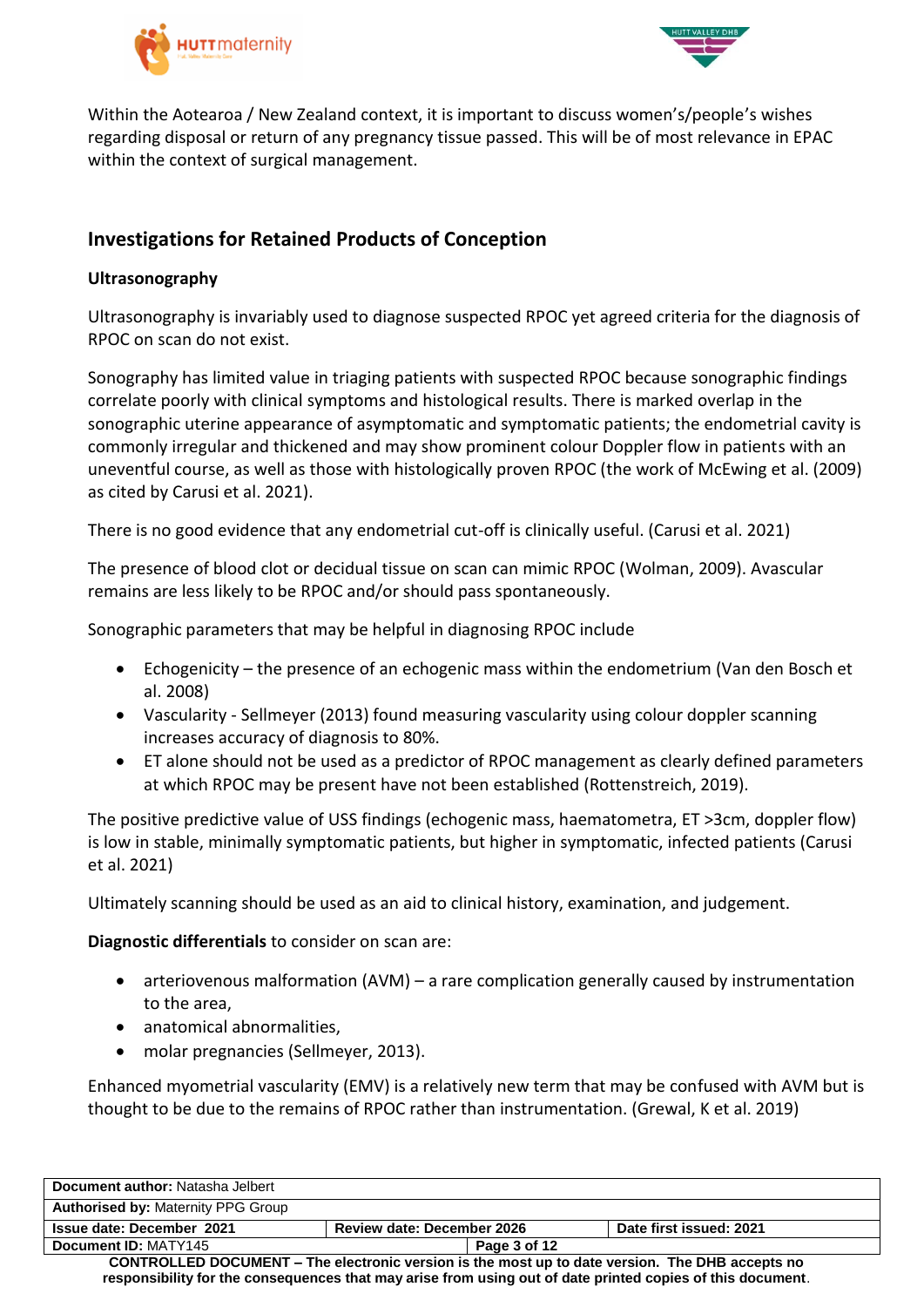



#### **HCG**

- Serial HCG levels, rather than a one-off HCG level, may assist in diagnosing the presence of RPOC.
	- o Two studies from 2004 attempted to define normal rates of HCG decline post spontaneous and medically managed miscarriage. They showed the average return to non-pregnant levels is ~37 days (Barnhart et al, Nov 2004).
	- o The rate of decline is more significant than the actual value of the HCG and a fall of <60% after 1 week suggests potential RPOC. (Barnhart et al, Nov 2004).
	- o Post misoprostol, the study by Barnhart et al. (April 2004) found a fall in HCG of 74% on day 3, or 78% on day 7, gives a 90% chance of a completed miscarriage.
- A study of HCG trend in people post medical termination (MTOP) demonstrated a 98.5% positive prediction of successful outcome if HCG had fallen by 80% from 1-2 weeks post treatment. (Fiala et al, 2003).
- It is possible to have RPOC with a negative HCG as necrotic RPOC may remain in the uterus without actively secreting hormone. (Carusi, A. et al. 2021)

## **Management options for Retained Products of Conception**

#### **(For persistent RPOC please see Appendix 3)**

#### **Expectant management**

Expectant management is a safe and acceptable option for management of RPOC and should be offered to haemodynamically stable people with bleeding at 7-14 days post miscarriage, TOP, or EOU.

Trinder et al. (2006) found expectant management for incomplete miscarriage worked well (~75% success rate), especially if already bleeding, although there was a higher risk of unplanned admission to hospital.

Lemmers et al. (2016) conducted a small RCT comparing expectant management of RPOC with surgical. Although ERPOC had a higher success rate, based on scan results, expectant management was ~76% successful with no increase in complication rates such as bleeding or infection.

For people who are hemodynamically stable and well, expectant management is worth considering as the first line in management for RPOC, particularly to avoid potential complications from surgery.

#### **Medical management**

Medical management of miscarriage and RPOC involves the administration of misoprostol to induce uterine contractions and bleeding. Misoprostol can be given orally, buccally, sub-lingual or vaginally, with minimal difference in success rate, although less gastrointestinal side effects are noted per vaginum (Kim et al., 2017).

Although commonly given in the management of RPOC, the advantage of misoprostol over expectant management is yet to be established (Kim et al., 2017).

| Document author: Natasha Jelbert                                                                           |                                   |              |                         |
|------------------------------------------------------------------------------------------------------------|-----------------------------------|--------------|-------------------------|
| <b>Authorised by: Maternity PPG Group</b>                                                                  |                                   |              |                         |
| <b>Issue date: December 2021</b>                                                                           | <b>Review date: December 2026</b> |              | Date first issued: 2021 |
| Document ID: MATY145                                                                                       |                                   | Page 4 of 12 |                         |
| <b>CONTROLLED DOCUMENT – The electronic version is the most up to date version. The DHB accepts no</b>     |                                   |              |                         |
| responsibility for the consequences that may arise from using out of date printed copies of this document. |                                   |              |                         |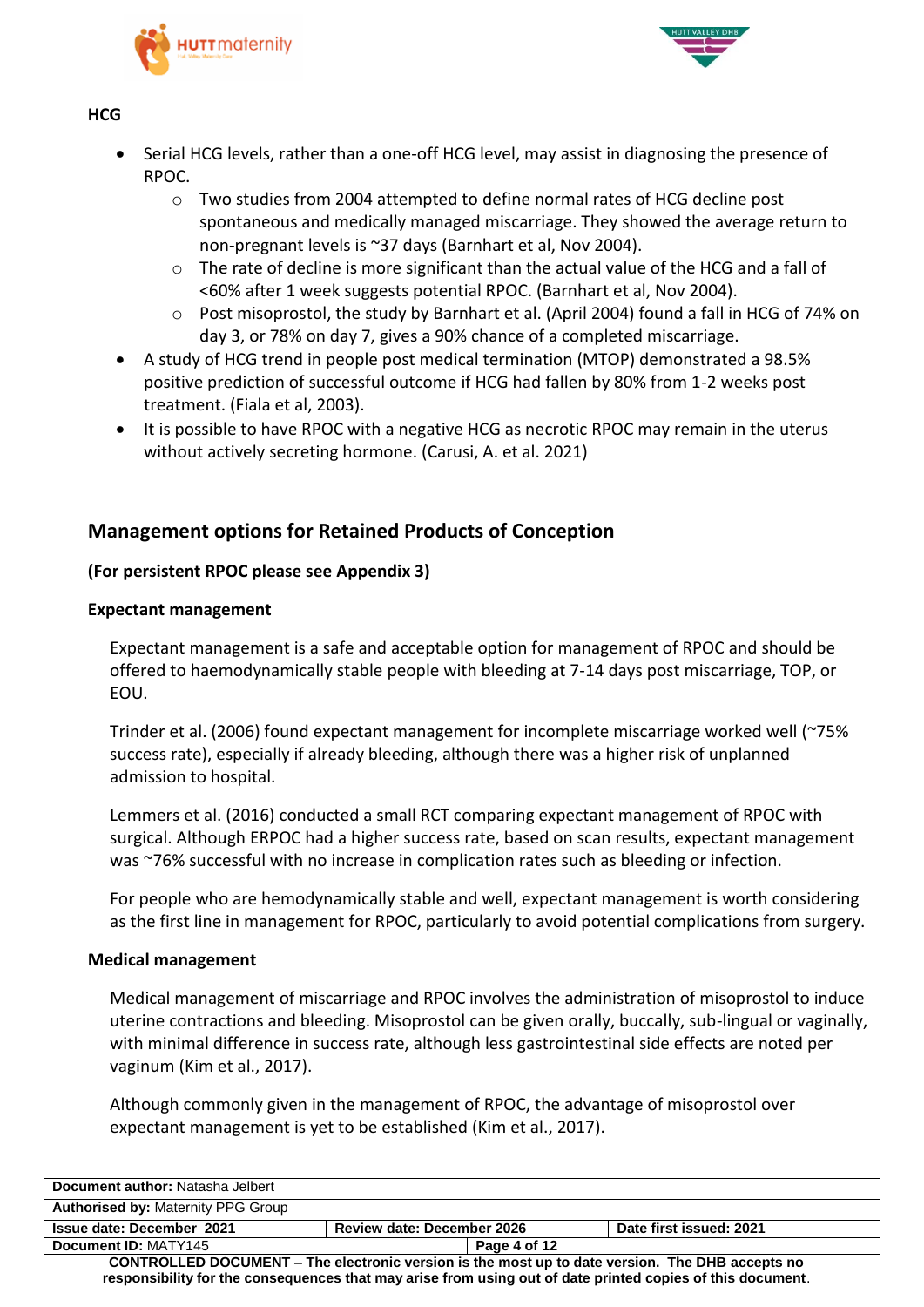



A retrospective cohort study by Rottenstreich, A et al (2019) reports repeat doses of misoprostol had no benefit in RPOC management following initial miscarriage management with misoprostol, unless the gestational sac is still in situ. However, a study by Stewart, (2020) specifically researching medical management of RPOC, reported 65% of participants taking misoprostol avoided surgery, with higher success rates if taken after initial management was expectant (76%) versus 44% if having already taken misoprostol, or 40% if having had initial surgical intervention.

#### **Surgical management**

- This is the primary option for management of RPOC in acute presentation with significantly heavy bleeding, or sepsis, generally via evacuation of retained products of conception (ERPOC).
- ERPOC in the sub-acute setting may be a choice for people with prolonged bleeding, failure of expectant or medical management, if there is any suspicion of a molar pregnancy, or if other management options are not acceptable to the woman/person (RCOG, 2018).

Seen as a relatively low-risk procedure, it is not without potential complications. Common risks include

- $\bullet$  infection (~4%),
- RPOC  $(^{~}5\%)$ ,
- intrauterine adhesions (IUAs), (3-38%)

The significance of IUAs is not clearly understood and can range from mild (~58%) to severe (~13%) but has been shown to be more common and severe over increased numbers of procedures (RCOG, 2018).

Uncommon or more serious risks include

- uterine perforation (~0.10%),
- heavy bleeding necessitating blood transfusion ( $\sim$ 0.3%),
- $\bullet$  cervical trauma (~0.10%) (RCOG, 2018).

#### **Hysteroscopy**

With unsuccessful evacuation of uterus if this occurs, secondary management may include an operative hysteroscopy where evacuation is performed under camera guidance, as opposed to the 'blind' ERPOC procedure.

| Document author: Natasha Jelbert                                                                           |                                   |              |                         |
|------------------------------------------------------------------------------------------------------------|-----------------------------------|--------------|-------------------------|
| <b>Authorised by: Maternity PPG Group</b>                                                                  |                                   |              |                         |
| <b>Issue date: December 2021</b>                                                                           | <b>Review date: December 2026</b> |              | Date first issued: 2021 |
| Document ID: MATY145                                                                                       |                                   | Page 5 of 12 |                         |
| CONTROLLED DOCUMENT - The electronic version is the most up to date version. The DHB accepts no            |                                   |              |                         |
| responsibility for the consequences that may arise from using out of date printed copies of this document. |                                   |              |                         |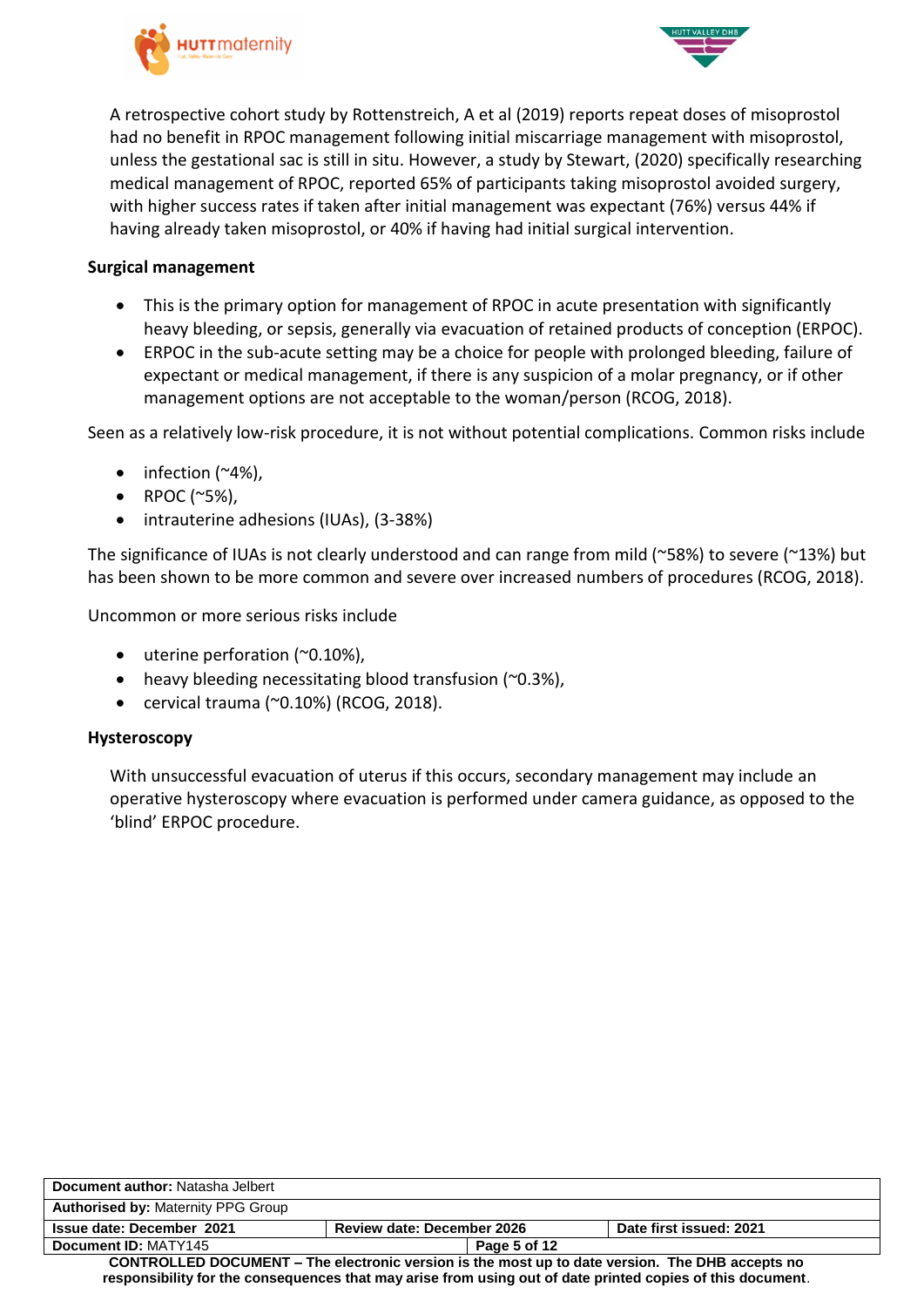



### **Recommendations**

- Expectant management is a safe and acceptable option for management of RPOC with approximately a 75% success rate.
- Medical management is a reasonable option for management of RPOC, but people should be advised that its superiority to expectant management is unproven. (Carusi, A. et al. 2021)
- The presence of a focal hyperechoic mass in the endometrium, particularly with evidence of blood flow on colour Doppler, has high sensitivity, but intervention should be based on clinical presentation. ET alone should not be used as a predictor of RPOC management.
- All people offered miscarriage management through EPAC have a baseline bHCG taken, so it is available for comparison with repeat bHCG IF required. A fall of <80% after 1 week could be suggestive of potential RPOC.
- If there is persisting RPOC at 3 weeks post diagnosis, O&G specialist review of the management plan is required to create a definitive plan.

EPAC staff to flag the 3-week date for review on front of notes.

 Hysteroscopy should be considered for persistent RPOC. Particularly for people with prolonged irregular bleeding, or persistent signs of RPOC on imaging, or requiring repeat surgery.

## **Persistent Retained Products of Conception**

In cases of expectant and/or medical management of RPOC where there are persisting RPOC at 3 weeks post diagnosis, O&G specialist review of the management plan is required to create a definitive plan.

## **Use of Antibiotics with Retained Products of Conception**

There is no evidence to either recommend or to abandon the use of prophylactic antibiotics in women with an incomplete pregnancy loss. Clinical judgment needs to be used by the health care provider. (May, W. et al., 2007)

#### **Discharge Procedure**

- Ensure that LMC/GP is aware of discharge from EPAC if details are known
- Advise administration staff to cancel any obstetric referrals currently in the system and/or obstetric clinic appointments pending.

| Document author: Natasha Jelbert                                                                           |                                   |                         |  |
|------------------------------------------------------------------------------------------------------------|-----------------------------------|-------------------------|--|
| <b>Authorised by: Maternity PPG Group</b>                                                                  |                                   |                         |  |
| <b>Issue date: December 2021</b>                                                                           | <b>Review date: December 2026</b> | Date first issued: 2021 |  |
| Document ID: MATY145                                                                                       | Page 6 of 12                      |                         |  |
| CONTROLLED DOCUMENT – The electronic version is the most up to date version. The DHB accepts no            |                                   |                         |  |
| responsibility for the consequences that may arise from using out of date printed copies of this document. |                                   |                         |  |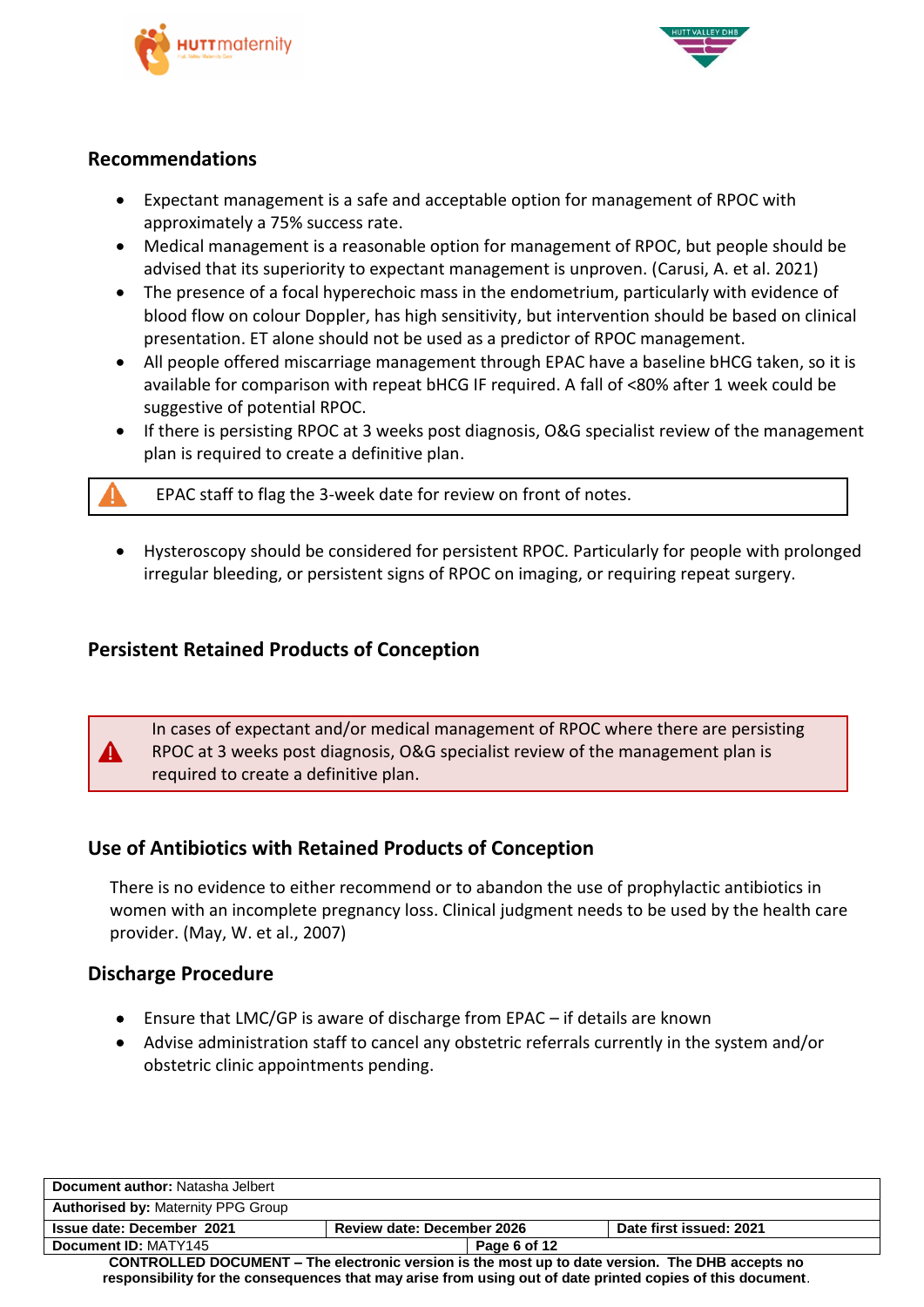



## **References:**

- Barnhart, K., Huang, X., Frederick, M., Timbers, K., & Zhang, J. (2004). Hormone pattern after misoprostol administration for a nonviable first-trimester gestation. *Fertility and Sterility, 81*(4), 1099-1105.
- Barnhart, K., Sammel, M., Chung, K., Zhou, L., Hummel, A., & Guo, W. (2004). Decline of serum human chorionic gonadotropin and spontaneous complete abortion: Defining the normal curve. *Obstetrics and Gynecology, 104*(11), 975-811.
- Carusi, D., Steinauer, J., & Chakrabarti, A. (2021). Retained products of conception in the first half of pregnancy. *UpToDate*. Retrieved from: https://www.uptodate.com/contents/retainedproducts-of-conception-in-the-first-half-of-pregnancy?csi=00bf37e7-9905-484e-a57f-362398772ae7&source=contentShare.
- *Fiala, C., Safar, P., Bygdeman, M., & Gemzell-Danielsson, K. (2003). Verifying the effectiveness of medical abortion; ultrasound versus hCG testing. European Journal of Obstetrics and Gynaecology and Reproductive Biology, 109, 190-195.*
- Grewal, K., Al‐Memar, M., Fourie, H., Stalder, C., Timmerman, D., & Bourne, T. (2020). Natural history of pregnancy‐related enhanced myometrial vascularity following miscarriage. *Ultrasound in Obstetrics & Gynecology*, *55*(5), 676–682.
- Hooker, A., Aydin, H., Brolmann, H., & Huirne, J. (2016). Long-term complications and reproductive outcome after the management of retained products of conception: a systematic review. *Fertility and Sterility*, *105*(1), 156-264.
- Kim, C., Barnard, S., Neilson, J., Hickey, M., Vazquez, J., & Dou, L. (2017). Medical treatments for incomplete miscarriage (Review). *Cochrane Database of Systematic Reviews 2017*(1). doi: 10.1002/14651858.CD007223.pub4.
- Lemmers, M., Verschoor, M., Rengerink, O., Naaktgeboren, C., Opmeer, B., Bossuyt, P., Huirne, J., … et al. (2016). MisoREST: surgical versus expectant management in women with an incomplete evacuation of the uterus after misoprostol treatment for miscarriage: a randomized controlled trial. *Human Reproduction, 31*(11), 2421-2427.
- Lok, I., & Neugebauer, R. (2007). Psychological morbidity following miscarriage. *Best Practice & Research Clinical Obstetrics & Gynaecology, 21*(2), 229-47.
- Royal College of Obstetricians & Gynaecologists. (2018). Surgical Management of Miscarriage and Removal of Persistent Placental or Fetal Remains. Retrieved from: https://www.rcog.org.uk/globalassets/documents/guidelines/consent-advice/consent-advice-10-surgical-management-of-miscarriage.pdf.
- Rottenstreich, A., Levin, G., Ben Shushan, A., Yagel, S., & Porat,S. (2019). The role of repeat misoprostol dose in the management of early pregnancy failure. *Archives of Gynecology and Obstetrics, 300*, 1287-1293.
- Sellmeyer, M., Desser, T., Maturen, K., Jeffrey Jnr, R., & Kamaya, A. (2013). Physiologic, Histologic, and Imaging Features of Retained Products of Conception. *RadioGraphics, 33*(3), 781-796.

| Document author: Natasha Jelbert                                                                |                                   |                         |  |
|-------------------------------------------------------------------------------------------------|-----------------------------------|-------------------------|--|
| <b>Authorised by: Maternity PPG Group</b>                                                       |                                   |                         |  |
| Issue date: December 2021                                                                       | <b>Review date: December 2026</b> | Date first issued: 2021 |  |
| Document ID: MATY145                                                                            | Page 7 of 12                      |                         |  |
| CONTROLLED DOCUMENT – The electronic version is the most up to date version. The DHB accepts no |                                   |                         |  |

**responsibility for the consequences that may arise from using out of date printed copies of this document**.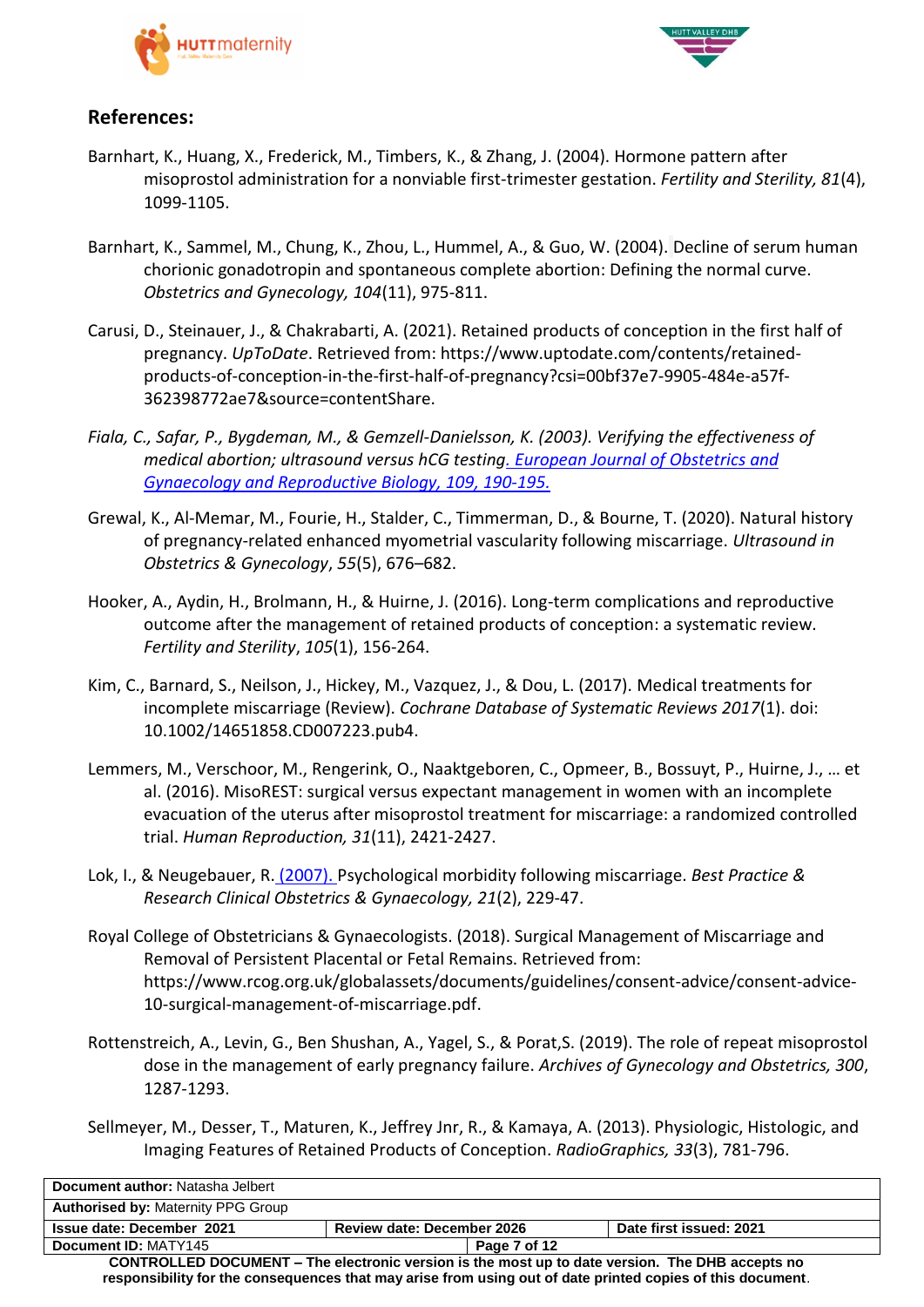



- Smorgick, N., Barel, O., Fuchs, N., Ben-Ami, I., Pansky, M., & Vaknin, Z. (2013). Hysteroscopic management of retained products of conception: meta-analysis and literature review. *European Journal of Obstetrics and Gynaecology and Reproductive Biology, 173, 19-22.*
- Stewart, K., Lee, J., Pan, K., Albert, A., & Fisher, S. (2020). Outcome of using vaginal misoprostol for treatment of retained products of conception after first trimester miscarriage: a retrospective cohort study. *The European Journal of Contraception & Reproductive Health Care, 25*(6), 474- 479.
- Trinder, J., Brocklehurst, P., Porter, R., Read, M., Vyas, S., & Smith, L. (2006). Management of miscarriage: expectant, medical, or surgical? Results of randomised controlled trial (miscarriage treatment (MIST) trial). *BMJ, 332*(7552), 1235-1238.
- Van den Bosch, T., Daemen, A., Van Schoubroeck, D., Pochet.N., De Moor, B., & Timmerman, D. (2008). Occurrence and Outcome of Residual Trophoblastic Tissue - A Prospective Study. *Journal of Ultrasound in Medicine, 27*, 357-361.
- Wolman, I., Altman, E., Faith, G., Hartoov, J., Amster, R., Gull, I., & Jaffa, A. (2009). Combined clinical and ultrasonographic work-up for the diagnosis of retained products of conception. *Fertility and Sterility, 92*(3), 1162-1164.

### **Related Documents:**

- Miscarriage Management Policy MATY081
- Molar Pregnancy Policy MATY042

### **Keywords for searching:**

- 1. Retained Products of Conception
- 2. RPOC
- 3. Incomplete miscarriage
- 4. Miscarriage

# **Informed Consent:**

The right of a consumer to make an informed choice and give informed consent, including the right to refuse medical treatment, is enshrined in law and in the Code of Health and Disability Consumers' Rights in New Zealand. This means that a woman can choose to decline treatment, referral to another practitioner, or transfer of clinical responsibility. If this occurs follow the process map on page 18 of the Referral Guidelines (Ministry of Health, 2012).

## **Tangata Whenua Statement:**

The Women's Health Service recognises the rights and responsibilities of Māori as tangata whenua and Treaty Partners. This allows and acknowledges the importance of cultural diversity in all aspects of our care and practice in Aotearoa New Zealand.

As stated in [Te Pae Amorangi](http://www.huttvalleydhb.org.nz/about-us/reports-and-publications/te-pae-amorangi/) (Hutt Valley DHB Māori Health Strategy) 2018-2027, Hutt DHB as a Crown agency is committed to our role in maintaining active relationships with iwi, under Te Tiriti o Waitangi. This strategy recognises the established principles of Partnership, Participation and

| Document author: Natasha Jelbert                                                                       |                                   |              |                         |  |
|--------------------------------------------------------------------------------------------------------|-----------------------------------|--------------|-------------------------|--|
| <b>Authorised by: Maternity PPG Group</b>                                                              |                                   |              |                         |  |
| <b>Issue date: December 2021</b>                                                                       | <b>Review date: December 2026</b> |              | Date first issued: 2021 |  |
| Document ID: MATY145                                                                                   |                                   | Page 8 of 12 |                         |  |
| <b>CONTROLLED DOCUMENT – The electronic version is the most up to date version. The DHB accepts no</b> |                                   |              |                         |  |

**responsibility for the consequences that may arise from using out of date printed copies of this document**.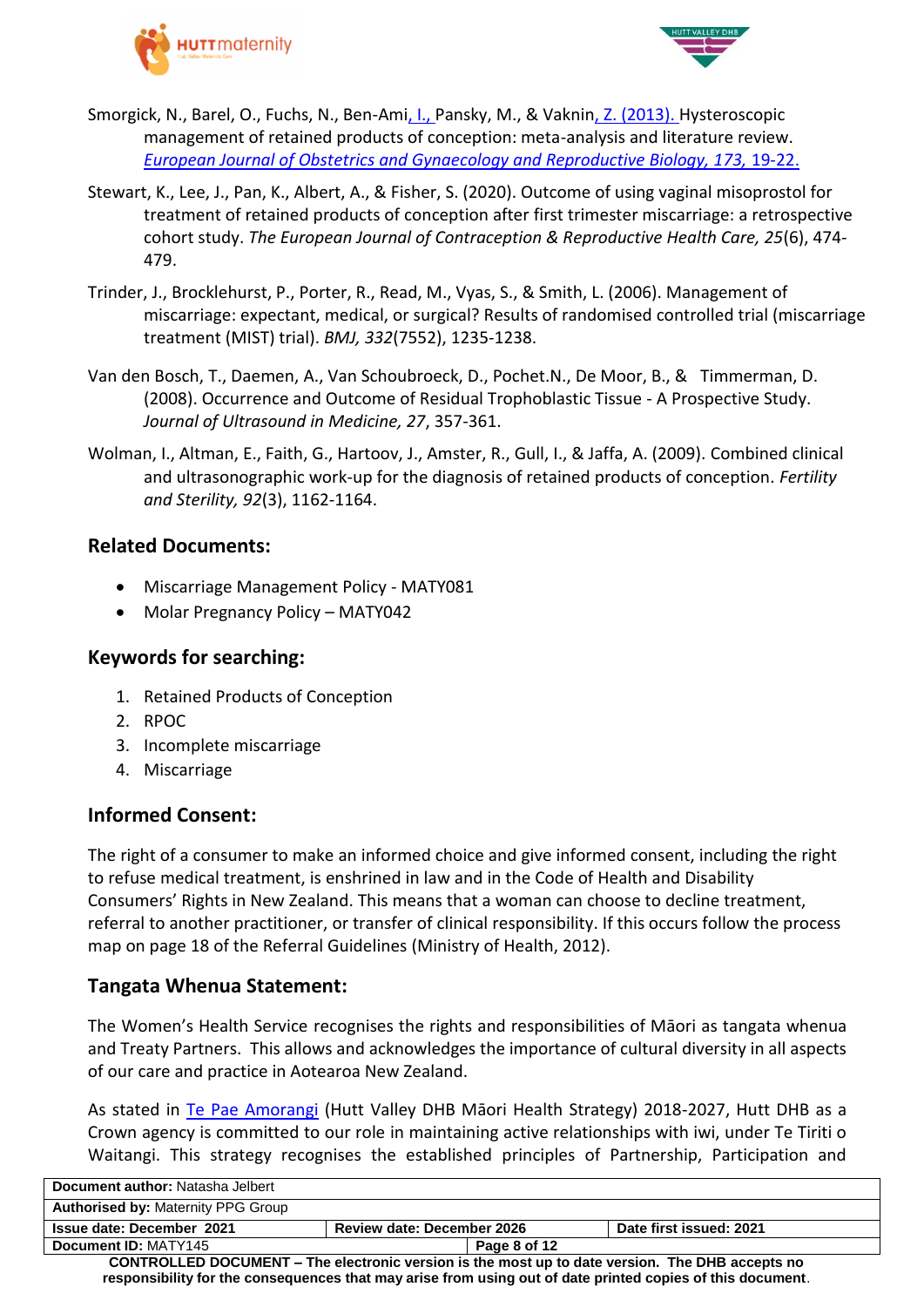



Protection and recognises steps towards the reviewed interpretation of Te Tiriti principles to date (from the [Wai 2575](https://www.health.govt.nz/our-work/populations/maori-health/wai-2575-health-services-and-outcomes-kaupapa-inquiry) claim into health). These are tino rangatiratanga, equity, active protection, partnership and options.

Attention in particular is drawn to:

- **Article one – Kāwanatanga**: actively engaging and working alongside with local iwi through the Hutt Valley [Māori Health Unit](http://intranet.huttvalleydhb.org.nz/our-dhb/departments/maori-health-unit/)
- **Article two – Tino Rangatiratanga**: Self-autonomy, self-determination; the responsibility to enable Māori to exercise their authority over their own health, determinants and definition of health
- **Article three – Ōritetanga**: equal health outcomes of peoples; ensuring that policy, guidelines or programmes do not further perpetuate any inequity
- **Article four (the 'oral clause') – Wairuatanga**: spirituality; thriving as Māori and the importance of health providers understanding health in te ao Māori (the Māori world), acknowledging the interconnectedness and inter-relationship of all living and non-living things.

| Document author: Natasha Jelbert                                                                           |                            |                         |  |
|------------------------------------------------------------------------------------------------------------|----------------------------|-------------------------|--|
| <b>Authorised by: Maternity PPG Group</b>                                                                  |                            |                         |  |
| Issue date: December 2021                                                                                  | Review date: December 2026 | Date first issued: 2021 |  |
| Document ID: MATY145                                                                                       | Page 9 of 12               |                         |  |
| CONTROLLED DOCUMENT – The electronic version is the most up to date version. The DHB accepts no            |                            |                         |  |
| responsibility for the consequences that may arise from using out of date printed copies of this document. |                            |                         |  |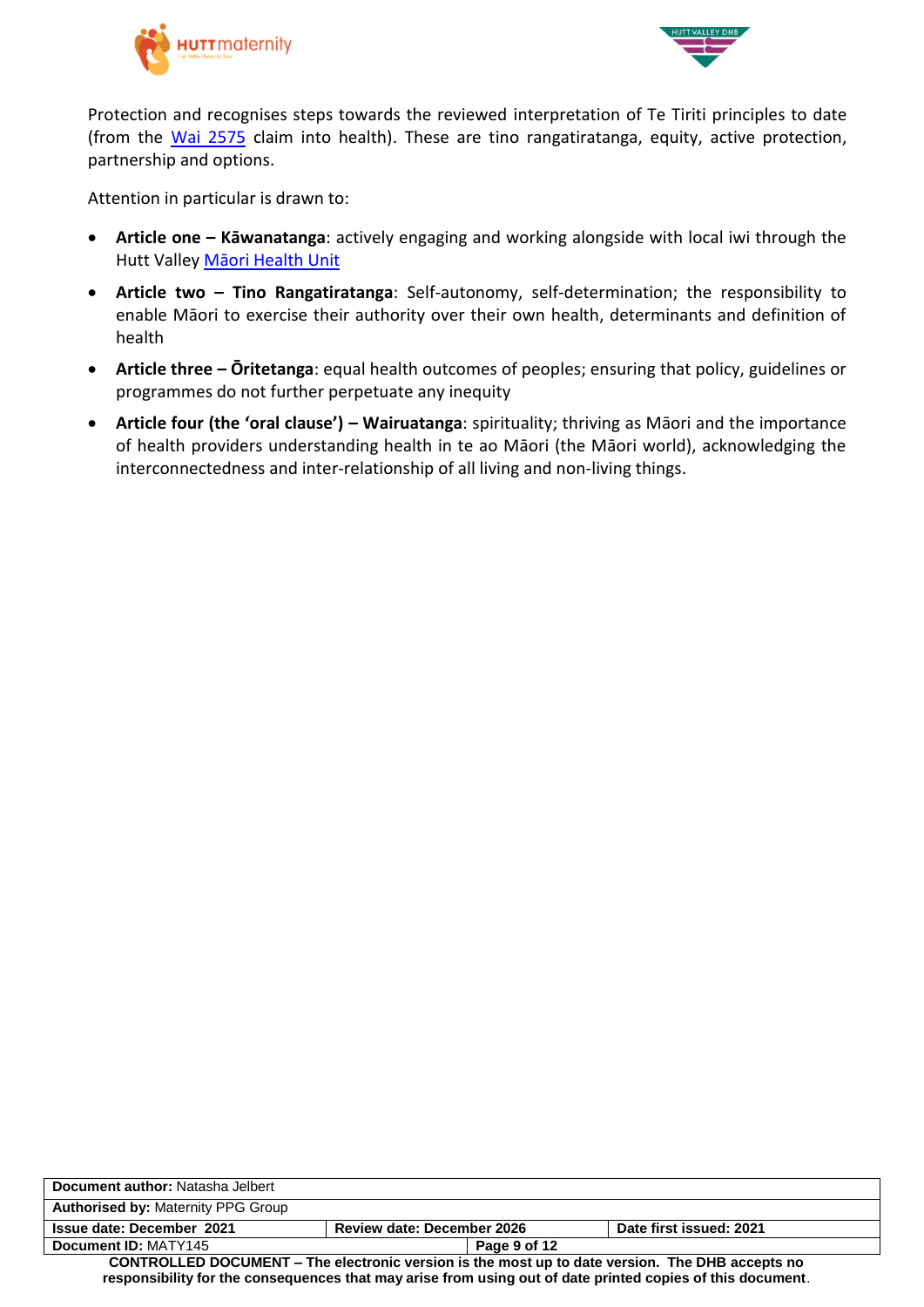



**CONTROLLED DOCUMENT – The electronic version is the most up to date version. The DHB accepts no responsibility for the consequences that may arise from using out of date printed copies of this document**.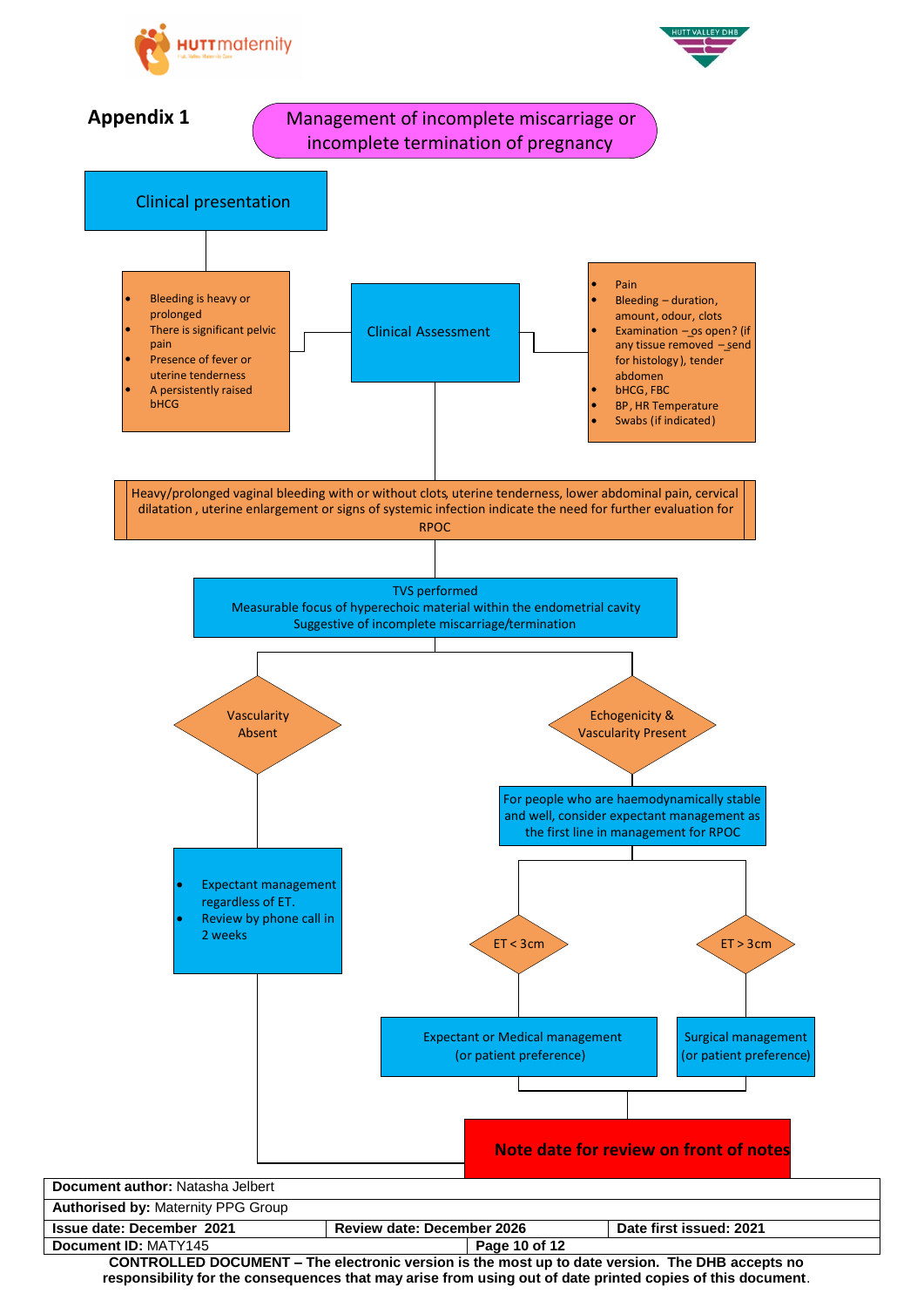



# **Appendix 2**

# **USS request and reporting guidelines**

### **Expectations for requesting an USS**

Request

- Pelvis USS
- Full bladder (warn person Trans Vaginal Scan will be requested)
- Provide a recent bHCG result if possible
- Please flag women's/person's expectation in scan request i.e. are they considering a TOP.
- Describe why requesting scan
- Provide information about prior scans where, when, outcome. Give copies of reports to Radiology to attach to scan request.

## **Expectations for reporting on suspected RPOC**

Scanning to report

- Endometrial Thickness full diameter
- Presence of echogenicity
- Vascularity
- Position of RPOC E.g. fundal, cervical canal

| Document author: Natasha Jelbert                                                                           |                                   |                         |  |
|------------------------------------------------------------------------------------------------------------|-----------------------------------|-------------------------|--|
| <b>Authorised by: Maternity PPG Group</b>                                                                  |                                   |                         |  |
| <b>Issue date: December 2021</b>                                                                           | <b>Review date: December 2026</b> | Date first issued: 2021 |  |
| Document ID: MATY145                                                                                       | Page 11 of 12                     |                         |  |
| CONTROLLED DOCUMENT – The electronic version is the most up to date version. The DHB accepts no            |                                   |                         |  |
| responsibility for the consequences that may arise from using out of date printed copies of this document. |                                   |                         |  |